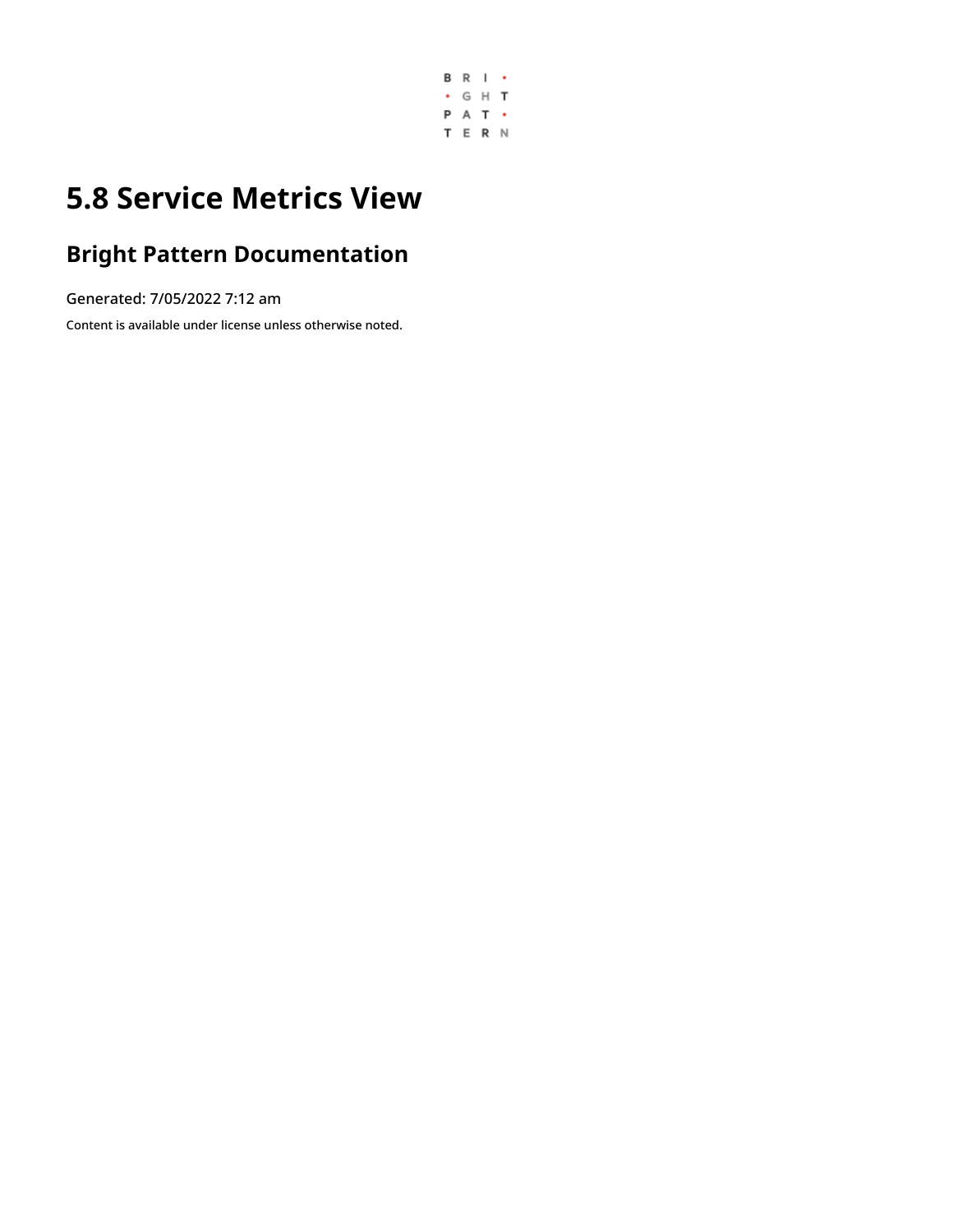<span id="page-1-0"></span>

| <b>Table of Contents</b>                            | $\overline{c}$  |
|-----------------------------------------------------|-----------------|
| <b>List of Service Metrics</b>                      | 4               |
| <b>Busy</b>                                         | 4               |
| <b>Busy Svc</b>                                     | 4               |
| <b>CB</b> Requested                                 | 4               |
| <b>CB Waiting</b>                                   | 4               |
| <b>IN ASA</b>                                       | 4               |
| <b>IN Active</b>                                    | 4               |
| <b>IN Agent Disconnected</b>                        | 4               |
| <b>IN Avg Talk Time</b>                             | 4               |
| <b>IN Breached SLA</b>                              | 4               |
| <b>IN Carried Over</b>                              | 4               |
| <b>IN Carried Over New</b>                          | 4               |
| <b>IN Closed</b>                                    | 4               |
| <b>IN Desktop</b>                                   | 4               |
| <b>IN EWT</b>                                       | 4               |
| <b>IN Handled</b>                                   | 4               |
| <b>IN Handled New</b>                               | 4               |
| <b>IN Handled Unique</b>                            | 4               |
| <b>IN Handled Unique %</b>                          | 4               |
| <b>IN IVR Abandoned</b>                             | 4               |
| <b>IN IVR Dropped</b>                               | 4               |
| <b>IN in IVR</b>                                    | 4               |
| <b>IN Max Wait</b>                                  | $\overline{4}$  |
| <b>IN Queue Abandoned</b>                           | $\overline{5}$  |
| IN Queue Abandoned %                                | $\overline{5}$  |
| <b>IN Queue Dropped</b>                             | $\overline{5}$  |
| <b>IN Queue Sh-Abandoned</b>                        | 5               |
| IN Queue Sh-Abandoned %                             | $\overline{5}$  |
| <b>IN Queued</b>                                    | $\overline{5}$  |
| <b>IN Queued Unique</b>                             | $\overline{5}$  |
| <b>IN Received</b><br><b>IN Received New</b>        | 5               |
|                                                     | 5<br>5          |
| <b>IN Rejected</b><br><b>IN Remote Disconnected</b> | $\overline{5}$  |
| <b>IN Replied</b>                                   | 5               |
| <b>IN Ringing</b>                                   | $\overline{5}$  |
| <b>IN Ringing Abandoned</b>                         | 5               |
| <b>IN Ringing Dropped</b>                           | $\overline{5}$  |
| <b>IN Routed</b>                                    | 5               |
| <b>IN Self Serviced</b>                             | $\overline{5}$  |
| <b>IN Svc Change Received</b>                       | 5               |
| <b>IN Svc Changed</b>                               | 5               |
| IN Svc Level %                                      | 5               |
| IN Svc Level Day %                                  | 5               |
| <b>IN Total Abandoned</b>                           | $\overline{5}$  |
| <b>IN Total Abandoned %</b>                         | 5               |
| <b>IN Total Talk Time</b>                           | 5               |
| <b>IN Transferred</b>                               | 5               |
| <b>IN Waiting</b>                                   | 5               |
| <b>IN in Progress</b>                               | $\overline{5}$  |
| <b>IN on Hold</b>                                   | 6               |
| <b>IN on Hold Unique</b>                            | 6               |
| Logged In                                           | 6               |
| Not Ready                                           | $\overline{6}$  |
| <b>OUT Abandoned</b>                                | $6\overline{6}$ |
| <b>OUT Abandoned %</b>                              | 6               |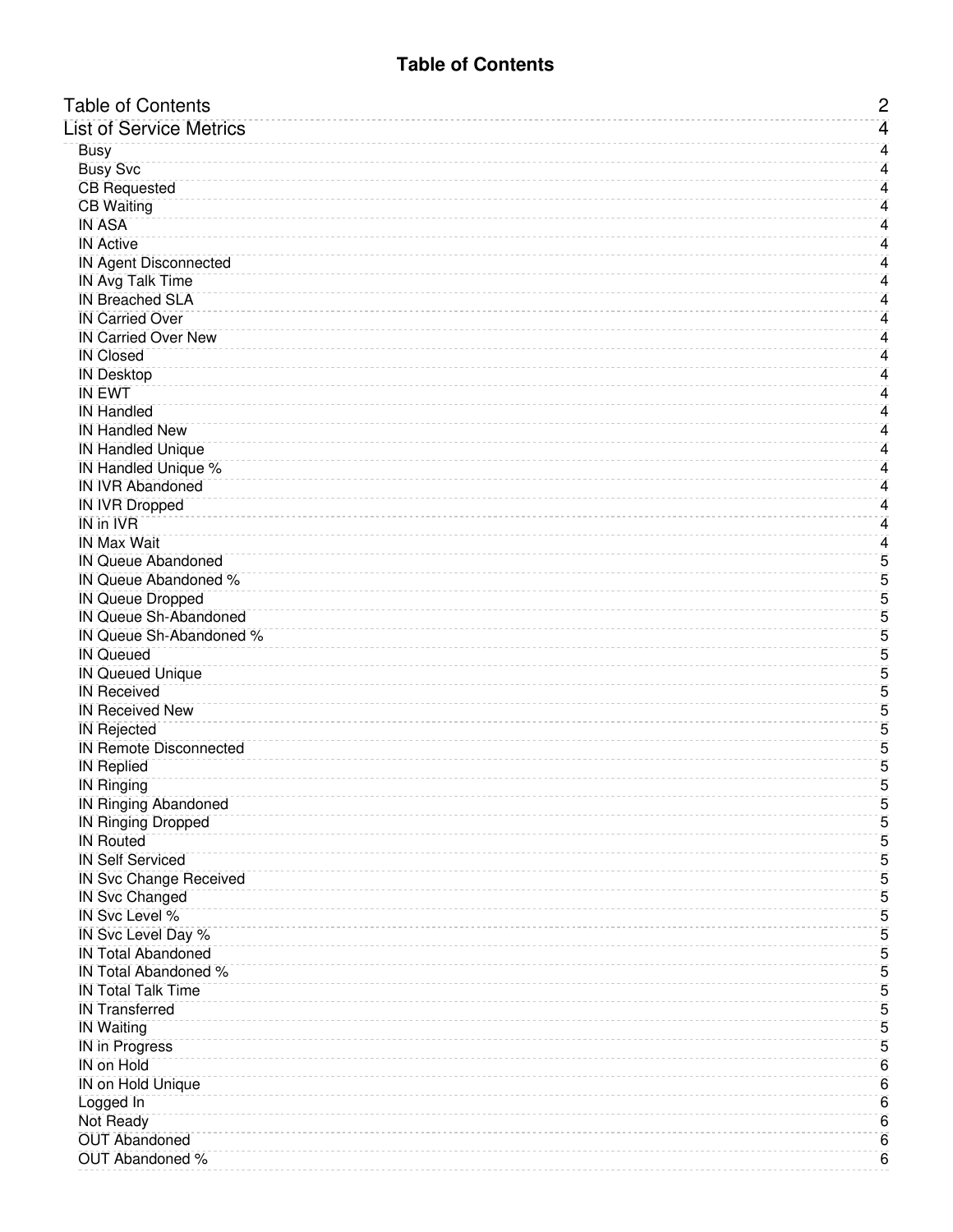| <b>OUT Active</b>                                          | 6 |
|------------------------------------------------------------|---|
| <b>OUT Agent Disconnected</b>                              | 6 |
| <b>OUT Answered</b>                                        | 6 |
| <b>OUT Answered %</b>                                      | 6 |
| <b>OUT Avg Talk Time</b>                                   | 6 |
| <b>OUT Dialed</b>                                          | 6 |
| <b>OUT Handled</b>                                         | 6 |
| <b>OUT in Progress</b>                                     | 6 |
| <b>OUT IVR Abandoned</b>                                   | 6 |
| <b>OUT IVR Abandoned %</b>                                 | 6 |
| <b>OUT IVR Dropped</b>                                     | 6 |
| <b>OUT Queue Abandoned</b>                                 | 6 |
| OUT Queue Abandoned %                                      | 6 |
| <b>OUT Queue Dropped</b>                                   | 6 |
| <b>OUT Rejected</b>                                        | 6 |
| <b>OUT Remote Disconnected</b>                             | 6 |
| <b>OUT Ringing</b>                                         | 6 |
| <b>OUT Ringing Abandoned</b>                               | 6 |
| <b>OUT Ringing Dropped</b>                                 | 6 |
| <b>OUT Routed</b>                                          | 6 |
| <b>OUT Total Talk Time</b>                                 | 6 |
| <b>OUT Transferred</b>                                     | 7 |
| <b>OUT Unattended</b>                                      | 7 |
| <b>OUT Unattended %</b>                                    | 7 |
| Occupancy                                                  | 7 |
| Ready                                                      | 7 |
| <b>Customizing Metrics</b>                                 | 7 |
| <b>Adding and Removing Metrics</b>                         | 7 |
| Rearranging Metrics Columns and Reverting to Default Views | 8 |
| Saving a New Default View                                  | 8 |
|                                                            |   |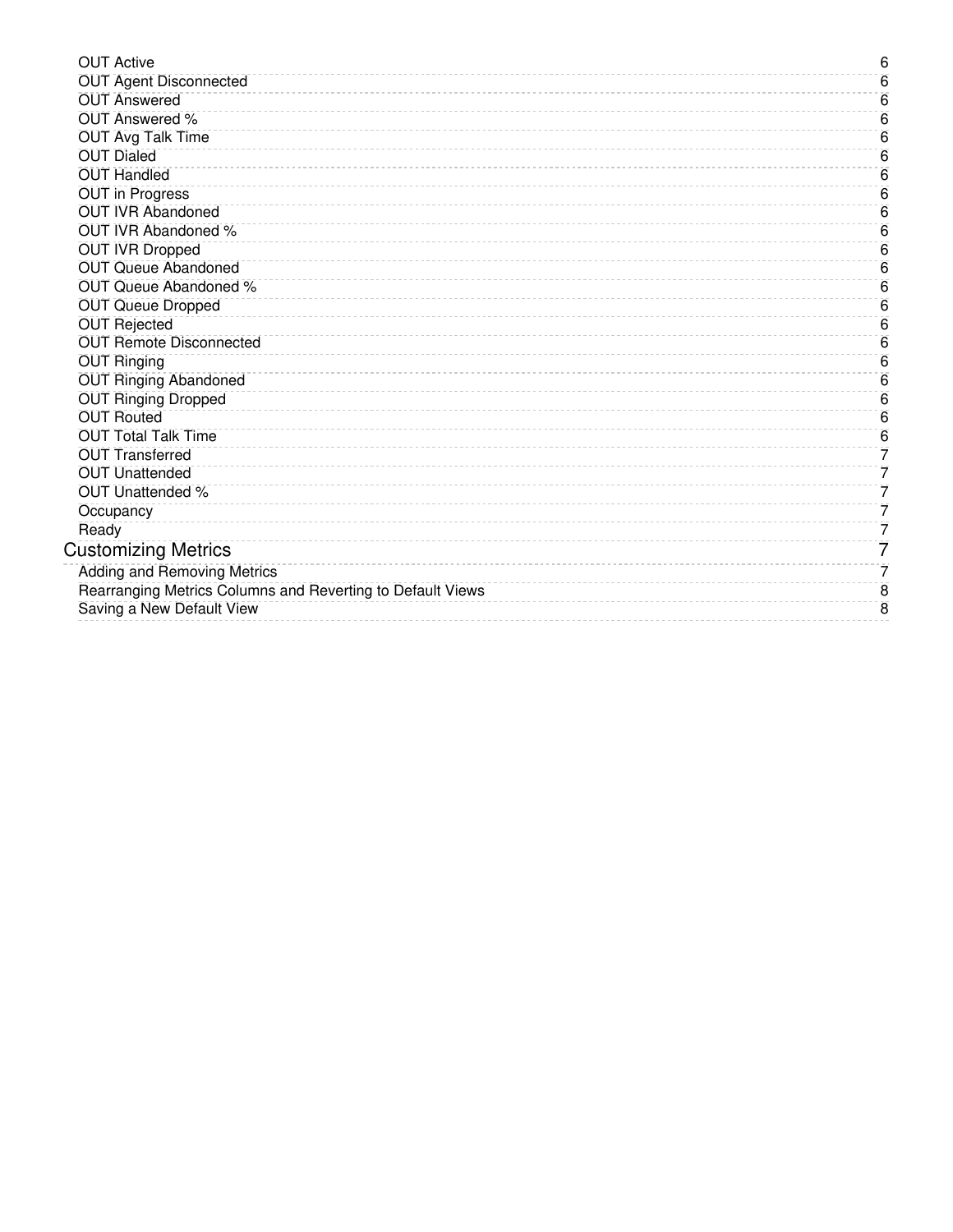# <span id="page-3-0"></span>**List of Service Metrics**

The following is a list of service metrics. For definitions of these metrics, as well as a complete list of real-time metrics, see List of All [Real-Time](https://help.brightpattern.com/5.8:Supervisor-guide/ServiceMetricsView/?action=html-localimages-export#topic_reporting-reference-guide.2Fallmetrics) Metrics in the *Reporting Reference Guide*. The metrics here are listed in alphabetical order.

<span id="page-3-1"></span>**[Busy](https://help.brightpattern.com/5.8:Reporting-reference-guide/AllMetrics#Busy_Agents_.28Busy.29)**

<span id="page-3-2"></span>**[Busy](https://help.brightpattern.com/5.8:Reporting-reference-guide/AllMetrics#Agents_Busy_With_Interactions_of_This_Service_.28Busy_Svc.29) Svc**

<span id="page-3-3"></span>**CB [Requested](https://help.brightpattern.com/5.8:Reporting-reference-guide/AllMetrics#Callbacks_Requested_for_the_Day_.28CB_Requested.29)**

<span id="page-3-4"></span>**CB [Waiting](https://help.brightpattern.com/5.8:Reporting-reference-guide/AllMetrics#Callbacks_Currently_Waiting_in_Queue_.28CB_Waiting.29)**

<span id="page-3-5"></span>**IN [ASA](https://help.brightpattern.com/5.8:Reporting-reference-guide/AllMetrics#Average_Speed_of_Answer_.2F_Average_Time_to_Reply_.28IN_ASA.29)**

<span id="page-3-6"></span>**IN [Active](https://help.brightpattern.com/5.8:Reporting-reference-guide/AllMetrics#Inbound_Interactions_Currently_Handled_by_Agents_.28IN_Active.29)**

<span id="page-3-7"></span>**IN Agent [Disconnected](https://help.brightpattern.com/5.8:Reporting-reference-guide/AllMetrics#Inbound_Calls_Released_by_Agents_for_the_Day_.28IN_Agent_Disconnected.29)**

<span id="page-3-8"></span>**IN Avg Talk [Time](https://help.brightpattern.com/5.8:Reporting-reference-guide/AllMetrics#Inbound_Calls_Duration_Average_for_the_Day_.28IN_Avg_Talk_Time.29)**

<span id="page-3-9"></span>**IN [Breached](https://help.brightpattern.com/5.8:Reporting-reference-guide/AllMetrics#Inbound_Emails_Currently_on_Agents.2C_Saved_in_Personal_Queues.2C_Waiting_in_Excess_of_SLA_Time_.28IN_Breached_SLA.29) SLA**

<span id="page-3-10"></span>**IN [Carried](https://help.brightpattern.com/5.8:Reporting-reference-guide/AllMetrics#Inbound_Emails_Carried_Over_from_Previous_Day_.28IN_Carried_Over.29) Over**

<span id="page-3-11"></span>**IN [Carried](https://help.brightpattern.com/5.8:Reporting-reference-guide/AllMetrics#Inbound_Emails_Carried_Over_from_Previous_Day_for_New_Cases_.28IN_Carried_Over_New.29) Over New**

<span id="page-3-12"></span>**IN [Closed](https://help.brightpattern.com/5.8:Reporting-reference-guide/AllMetrics#Inbound_Emails_Closed_Without_Reply_for_the_Day_.28IN_Closed.29)**

<span id="page-3-13"></span>**IN [Desktop](https://help.brightpattern.com/5.8:Reporting-reference-guide/AllMetrics#Inbound_Emails_Currently_on_Agents.2C_Saved_in_Personal_Queues_.28IN_Desktop.29)**

<span id="page-3-14"></span>**IN [EWT](https://help.brightpattern.com/5.8:Reporting-reference-guide/AllMetrics#Estimated_Wait_Time_.28IN_EWT.29)**

<span id="page-3-15"></span>**IN [Handled](https://help.brightpattern.com/5.8:Reporting-reference-guide/AllMetrics#Inbound_Interactions_Handled_by_Agents_for_the_Day_.28IN_Handled.29)**

<span id="page-3-16"></span>**IN [Handled](https://help.brightpattern.com/5.8:Reporting-reference-guide/AllMetrics#Number_of_New_Emails_Processed_by_Agents.2C_Including_Replied.2C_Closed_Without_Reply.2C_Transferred_and_Service_Changes_.28IN_Handled_New.29) New**

<span id="page-3-17"></span>**IN [Handled](https://help.brightpattern.com/5.8:Reporting-reference-guide/AllMetrics#Unique_Inbound_Calls_Handled_by_Agents_for_the_Day_.28IN_Handled_Unique.29) Unique**

<span id="page-3-18"></span>**IN [Handled](https://help.brightpattern.com/5.8:Reporting-reference-guide/AllMetrics#Percentage_of_Unique_Inbound_Calls_Handled_by_Agents_for_the_Day_.28IN_Handled_Unique_.25.29) Unique %**

<span id="page-3-19"></span>**IN IVR [Abandoned](https://help.brightpattern.com/5.8:Reporting-reference-guide/AllMetrics#Inbound_Calls_Abandoned_in_IVR_for_the_Day_.28IN_IVR_Abandoned.29)**

<span id="page-3-20"></span>**IN IVR [Dropped](https://help.brightpattern.com/5.8:Reporting-reference-guide/AllMetrics#Inbound_Calls_Dropped_by_System_in_IVR_for_the_Day_.28IN_IVR_Dropped.29)**

<span id="page-3-21"></span>**IN in [IVR](https://help.brightpattern.com/5.8:Reporting-reference-guide/AllMetrics#Inbound_Calls_Currently_in_IVR_.28IN_in_IVR.29)**

<span id="page-3-22"></span>**IN Max [Wait](https://help.brightpattern.com/5.8:Reporting-reference-guide/AllMetrics#Max_Inbound_Wait_Time_.28IN_Max_Wait.29)**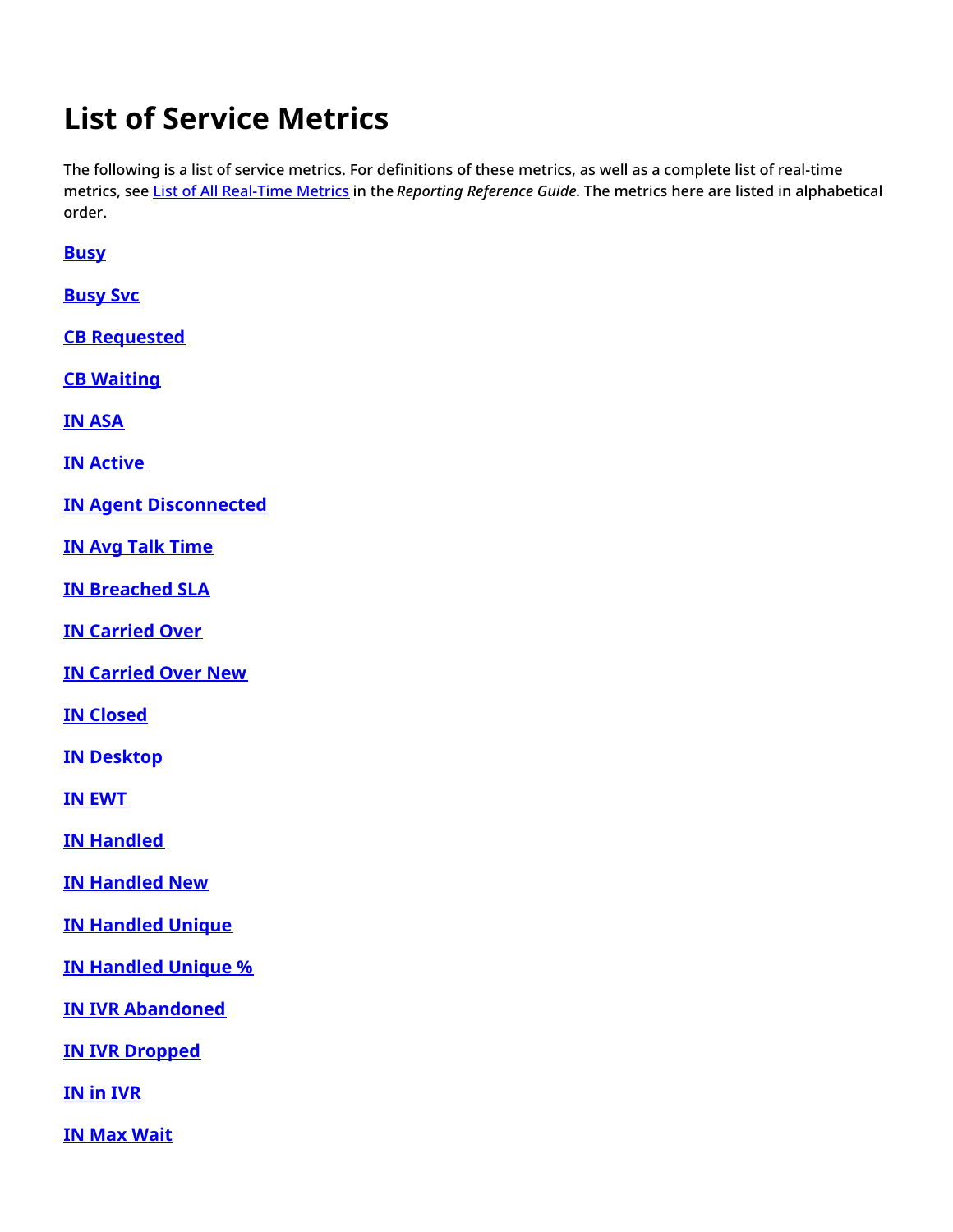<span id="page-4-0"></span>**IN Queue [Abandoned](https://help.brightpattern.com/5.8:Reporting-reference-guide/AllMetrics#Inbound_Calls_Abandoned_in_Queue_for_the_Day_.28IN_Queue_Abandoned.29)**

<span id="page-4-1"></span>**IN Queue [Abandoned](https://help.brightpattern.com/5.8:Reporting-reference-guide/AllMetrics#Percentage_of_Inbound_Calls_Abandoned_in_Queue_for_the_Day_.28IN_Queue_Abandoned_.25.29) %**

<span id="page-4-2"></span>**IN Queue [Dropped](https://help.brightpattern.com/5.8:Reporting-reference-guide/AllMetrics#Inbound_Calls_Dropped_by_System_in_Queue_for_the_Day_.28IN_Queue_Dropped.29)**

<span id="page-4-3"></span>**IN Queue [Sh-Abandoned](https://help.brightpattern.com/5.8:Reporting-reference-guide/AllMetrics#Inbound_Calls_Short_Abandoned_in_Queue_for_the_Day_.28IN_Queue_Sh-Abandoned.29)**

<span id="page-4-4"></span>**IN Queue [Sh-Abandoned](https://help.brightpattern.com/5.8:Reporting-reference-guide/AllMetrics#Percentage_of_Inbound_Calls_Short_Abandoned_in_Queue_for_the_Day_.28IN_Queue_Sh-Abandoned_.25.29) %**

<span id="page-4-5"></span>**IN [Queued](https://help.brightpattern.com/5.8:Reporting-reference-guide/AllMetrics#Inbound_Calls_Queued_for_the_Day_.28IN_Queued.29)**

<span id="page-4-6"></span>**IN [Queued](https://help.brightpattern.com/5.8:Reporting-reference-guide/AllMetrics#Inbound_Calls_First_Time_Queued_for_the_Day_.28IN_Queued_Unique.29) Unique**

<span id="page-4-7"></span>**IN [Received](https://help.brightpattern.com/5.8:Reporting-reference-guide/AllMetrics#Inbound_Interactions_Received_for_the_Day_.28IN_Received.29)**

<span id="page-4-8"></span>**IN [Received](https://help.brightpattern.com/5.8:Reporting-reference-guide/AllMetrics#Inbound_Interactions_Received_for_the_Day_for_New_Cases_.28IN_Received_New.29) New**

<span id="page-4-9"></span>**IN [Rejected](https://help.brightpattern.com/5.8:Reporting-reference-guide/AllMetrics#Inbound_Calls_Rejected_or_Unanswered_by_Agents_for_the_Day_.28IN_Rejected.29)**

<span id="page-4-10"></span>**IN Remote [Disconnected](https://help.brightpattern.com/5.8:Reporting-reference-guide/AllMetrics#Inbound_Calls_Released_by_Callers_for_the_Day_.28IN_Remote_Disconnected.29)**

<span id="page-4-11"></span>**IN [Replied](https://help.brightpattern.com/5.8:Reporting-reference-guide/AllMetrics#Inbound_Emails_Replied_for_the_Day_.28IN_Replied.29)**

<span id="page-4-12"></span>**IN [Ringing](https://help.brightpattern.com/5.8:Reporting-reference-guide/AllMetrics#Inbound_Calls_Currently_Ringing_.28IN_Ringing.29)**

<span id="page-4-13"></span>**IN Ringing [Abandoned](https://help.brightpattern.com/5.8:Reporting-reference-guide/AllMetrics#Inbound_Calls_Abandoned_While_Ringing_for_the_Day_.28IN_Ringing_Abandoned.29)**

<span id="page-4-14"></span>**IN Ringing [Dropped](https://help.brightpattern.com/5.8:Reporting-reference-guide/AllMetrics#Inbound_Calls_Dropped_by_System_While_Ringing_for_the_Day_.28IN_Ringing_Dropped.29)**

<span id="page-4-15"></span>**IN [Routed](https://help.brightpattern.com/5.8:Reporting-reference-guide/AllMetrics#Inbound_Calls_Routed_to_Agents_for_the_Day_.28IN_Routed.29)**

<span id="page-4-16"></span>**IN Self [Serviced](https://help.brightpattern.com/5.8:Reporting-reference-guide/AllMetrics#Inbound_Calls_Self_Serviced_for_the_Day_.28IN_Self_Serviced.29)**

<span id="page-4-17"></span>**IN Svc Change [Received](https://help.brightpattern.com/5.8:Reporting-reference-guide/AllMetrics#Number_of_Interactions_Re-categorized_from_a_Different_Service_by_Agents_.28IN_Svc_Change_Received.29)**

<span id="page-4-18"></span>**IN Svc [Changed](https://help.brightpattern.com/5.8:Reporting-reference-guide/AllMetrics#Number_of_Interactions_Recategorized_to_a_Different_Service_by_Agents_.28IN_Svc_Changed.29)**

<span id="page-4-19"></span>**IN Svc [Level](https://help.brightpattern.com/5.8:Reporting-reference-guide/AllMetrics#Percentage_of_Inbound_Interactions_Answered_in_Service_Level_Over_20_Most_Recent_Calls_.28IN_Svc_Level_.25_or_SLA.29) %**

<span id="page-4-20"></span>**IN Svc [Level](https://help.brightpattern.com/5.8:Reporting-reference-guide/AllMetrics#Percentage_of_Inbound_Interactions_Answered_in_Service_Level_Over_the_Day_.28IN_Svc_Level_Day_.25.29) Day %**

<span id="page-4-21"></span>**IN Total [Abandoned](https://help.brightpattern.com/5.8:Reporting-reference-guide/AllMetrics#Inbound_Calls_Abandoned_for_the_Day_.28IN_Total_Abandoned.29)**

<span id="page-4-22"></span>**IN Total [Abandoned](https://help.brightpattern.com/5.8:Reporting-reference-guide/AllMetrics#Percentage_of_Inbound_Calls_Abandoned_for_the_Day_.28IN_Total_Abandoned_.25.29) %**

<span id="page-4-23"></span>**IN [Total](https://help.brightpattern.com/5.8:Reporting-reference-guide/AllMetrics#Inbound_Calls_Duration_Total_for_the_Day_.28IN_Total_Talk_Time.29) Talk Time**

<span id="page-4-24"></span>**IN [Transferred](https://help.brightpattern.com/5.8:Reporting-reference-guide/AllMetrics#Inbound_Interactions_Transferred_by_Agents_for_the_Day_.28IN_Transferred.29)**

<span id="page-4-25"></span>**IN [Waiting](https://help.brightpattern.com/5.8:Reporting-reference-guide/AllMetrics#Inbound_Interactions_Currently_in_Queue_.28IN_Waiting.29)**

<span id="page-4-26"></span>**IN in [Progress](https://help.brightpattern.com/5.8:Reporting-reference-guide/AllMetrics#Inbound_Interactions_Currently_in_IVR.2C_Queue_or_on_Agents_.28IN_in_Progress.29)**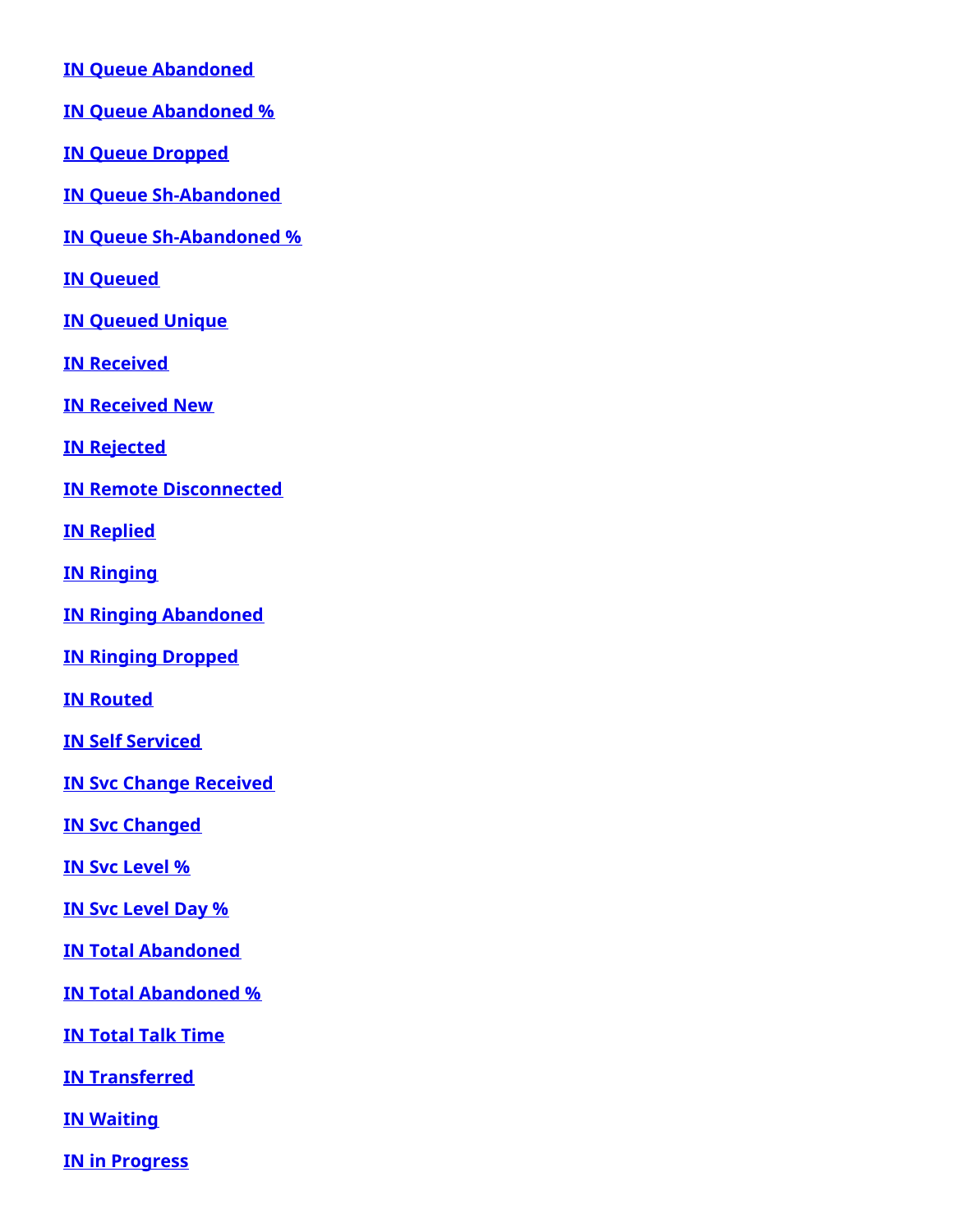<span id="page-5-0"></span>**IN on [Hold](https://help.brightpattern.com/5.8:Reporting-reference-guide/AllMetrics#Inbound_Interactions_Being_Put_on_Hold_by_Agent.28s.29_for_the_Day_.28IN_on_Hold.29)**

<span id="page-5-1"></span>**IN on Hold [Unique](https://help.brightpattern.com/5.8:Reporting-reference-guide/AllMetrics#Unique_Inbound_Interactions_Being_Put_on_Hold_by_Agent.28s.29_for_the_Day_.28IN_on_Hold_Unique.29)**

<span id="page-5-2"></span>**[Logged](https://help.brightpattern.com/5.8:Reporting-reference-guide/AllMetrics#Logged-in_Agents_.28Logged_In.29) In**

<span id="page-5-3"></span>**Not [Ready](https://help.brightpattern.com/5.8:Reporting-reference-guide/AllMetrics#Not_Ready_Agents_.28Not_Ready.29)**

<span id="page-5-4"></span>**OUT [Abandoned](https://help.brightpattern.com/5.8:Reporting-reference-guide/AllMetrics#Outbound_Calls_Abandoned_at_any_Stage_for_the_Day_.28OUT_Abandoned.29)**

<span id="page-5-5"></span>**OUT [Abandoned](https://help.brightpattern.com/5.8:Reporting-reference-guide/AllMetrics#Percentage_of_Outbound_Calls_Abandoned_at_any_Stage_for_the_Day_.28OUT_Abandoned_.25.29) %**

<span id="page-5-6"></span>**OUT [Active](https://help.brightpattern.com/5.8:Reporting-reference-guide/AllMetrics#Outbound_Interactions_Currently_Handled_by_Agents_.28OUT_Active.29)**

<span id="page-5-7"></span>**OUT Agent [Disconnected](https://help.brightpattern.com/5.8:Reporting-reference-guide/AllMetrics#Outbound_Calls_Released_by_Agent_for_the_Day_.28OUT_Agent_Disconnected.29)**

<span id="page-5-8"></span>**OUT [Answered](https://help.brightpattern.com/5.8:Reporting-reference-guide/AllMetrics#Outbound_Successful_Calls_Attempts_for_the_Day_.28OUT_Answered.29)**

<span id="page-5-9"></span>**OUT [Answered](https://help.brightpattern.com/5.8:Reporting-reference-guide/AllMetrics#Percentage_of_Outbound_Successful_Call_Attempts_for_the_Day_.28OUT_Answered_.25.29) %**

<span id="page-5-10"></span>**OUT Avg Talk [Time](https://help.brightpattern.com/5.8:Reporting-reference-guide/AllMetrics#Outbound_Calls_Duration_Average_for_the_Day_.28OUT_Avg_Talk_Time.29)**

<span id="page-5-11"></span>**OUT [Dialed](https://help.brightpattern.com/5.8:Reporting-reference-guide/AllMetrics#Outbound_Call_Attempts_for_the_Day_.28OUT_Dialed.29)**

<span id="page-5-12"></span>**OUT [Handled](https://help.brightpattern.com/5.8:Reporting-reference-guide/AllMetrics#Outbound_Interactions_Handled_by_Agents_for_the_Day.2F_Number_of_Unsolicited_Emails_and_Follow-up_Responses_.28OUT_Handled.29)**

<span id="page-5-13"></span>**OUT in [Progress](https://help.brightpattern.com/5.8:Reporting-reference-guide/AllMetrics#Outbound_Call_Attempts_Currently_in_Progress_.28OUT_in_Progress.29)**

<span id="page-5-14"></span>**OUT IVR [Abandoned](https://help.brightpattern.com/5.8:Reporting-reference-guide/AllMetrics#Outbound_Calls_Abandoned_in_IVR_for_the_Day_.28OUT_IVR_Abandoned.29)**

<span id="page-5-15"></span>**OUT IVR [Abandoned](https://help.brightpattern.com/5.8:Reporting-reference-guide/AllMetrics#Percentage_of_Outbound_Calls_Abandoned_in_IVR_for_the_Day_.28OUT_IVR_Abandoned_.25.29) %**

<span id="page-5-16"></span>**OUT IVR [Dropped](https://help.brightpattern.com/5.8:Reporting-reference-guide/AllMetrics#Outbound_Calls_Dropped_in_IVR_for_the_Day_.28OUT_IVR_Dropped.29)**

<span id="page-5-17"></span>**OUT Queue [Abandoned](https://help.brightpattern.com/5.8:Reporting-reference-guide/AllMetrics#Outbound_Calls_Abandoned_in_Queue_for_the_Day_.28OUT_Queue_Abandoned.29)**

<span id="page-5-18"></span>**OUT Queue [Abandoned](https://help.brightpattern.com/5.8:Reporting-reference-guide/AllMetrics#Percentage_of_Outbound_Calls_Abandoned_in_Queue_for_the_Day_.28OUT_Queue_Abandoned_.25.29) %**

<span id="page-5-19"></span>**OUT Queue [Dropped](https://help.brightpattern.com/5.8:Reporting-reference-guide/AllMetrics#Outbound_Calls_Dropped_in_Queue_for_the_Day_.28OUT_Queue_Dropped.29)**

<span id="page-5-20"></span>**OUT [Rejected](https://help.brightpattern.com/5.8:Reporting-reference-guide/AllMetrics#Outbound_Calls_Rejected_or_Unanswered_by_Agents_for_the_Day_.28OUT_Rejected.29)**

<span id="page-5-21"></span>**OUT Remote [Disconnected](https://help.brightpattern.com/5.8:Reporting-reference-guide/AllMetrics#Outbound_Calls_Released_by_Remote_Party_for_the_Day_.28OUT_Remote_Disconnected.29)**

<span id="page-5-22"></span>**OUT [Ringing](https://help.brightpattern.com/5.8:Reporting-reference-guide/AllMetrics#Outbound_Calls_Delivered_to_Agents_and_Currently_Ringing_.28OUT_Ringing.29)**

<span id="page-5-23"></span>**OUT Ringing [Abandoned](https://help.brightpattern.com/5.8:Reporting-reference-guide/AllMetrics#Outbound_Calls_Abandoned_While_Ringing_for_the_Day_.28OUT_Ringing_Abandoned.29)**

<span id="page-5-24"></span>**OUT Ringing [Dropped](https://help.brightpattern.com/5.8:Reporting-reference-guide/AllMetrics#Outbound_Calls_Dropped_While_Ringing_for_the_Day_.28OUT_Ringing_Dropped.29)**

<span id="page-5-25"></span>**OUT [Routed](https://help.brightpattern.com/5.8:Reporting-reference-guide/AllMetrics#Outbound_Calls_Routed_to_Agents_for_the_Day_.28OUT_Routed.29)**

<span id="page-5-26"></span>**OUT [Total](https://help.brightpattern.com/5.8:Reporting-reference-guide/AllMetrics#Outbound_Calls_Duration_Total_for_the_Day_.28OUT_Total_Talk_Time.29) Talk Time**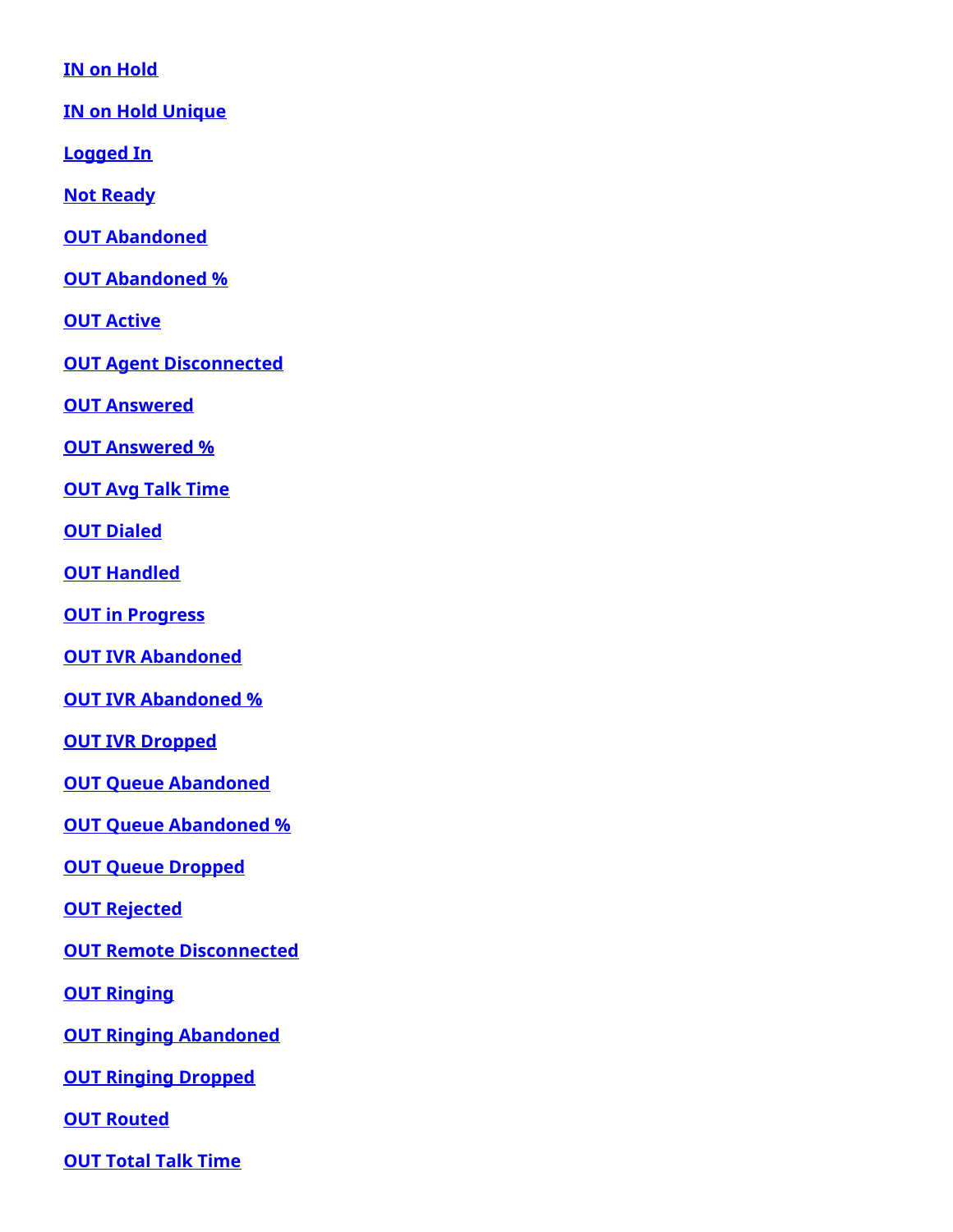<span id="page-6-0"></span>**OUT [Transferred](https://help.brightpattern.com/5.8:Reporting-reference-guide/AllMetrics#Outbound_Calls_Transferred_by_Agents_for_the_Day_.28OUT_Xfers_or_OUT_Transferred.29)**

<span id="page-6-1"></span>**OUT [Unattended](https://help.brightpattern.com/5.8:Reporting-reference-guide/AllMetrics#Outbound_Answered_Calls_That_Did_Not_Connect_to_Agent_in_Compliance_Time.2C_Per_Day_.28OUT_Unattended.29)**

<span id="page-6-2"></span>**OUT [Unattended](https://help.brightpattern.com/5.8:Reporting-reference-guide/AllMetrics#Percentage_of_Calls_That_Did_Not_Connect_to_Agent_in_Compliance_Time.2C_Per_Day_.28OUT_Unattended_.25.29) %**

<span id="page-6-3"></span>**[Occupancy](https://help.brightpattern.com/5.8:Reporting-reference-guide/AllMetrics#Occupancy_in_Campaign.2FService_.28Occupancy.29)**

<span id="page-6-4"></span>**[Ready](https://help.brightpattern.com/5.8:Reporting-reference-guide/AllMetrics#Agents_Ready_.28Ready.29)**

# <span id="page-6-5"></span>**Customizing Metrics**

Depending on your permissions, you may be able to customize real-time metric views by removing undesired metrics, adding other metrics that you may want to see, and changing the order in which metrics are arranged in the table. You may also be able to set such a customized view as a default view for all other supervisors of your contact center.

## <span id="page-6-6"></span>**Adding and Removing Metrics**

### **To remove a particular metric:**

- 1. Hover your cursor over the corresponding column name and click the drop-down menu icon  $\blacktriangledown$  that will appear.
- 2. Select the **Hide metric** option.

| <b>Name</b> | <b>Running</b> | Completed Complete              | Logged In |
|-------------|----------------|---------------------------------|-----------|
| Survey Ret  |                | Add metrics                     | 0         |
| Survey      |                | Hide metric                     | Ω         |
|             |                | Hide all metrics                |           |
|             |                | Restore default view            |           |
|             |                | Set view as default system-wide |           |

How to hide metrics

### **To add a metric:**

- 1. Hover your cursor over the name of the column next to where you want to add this new metric, and click the drop-down menu icon  $\blacksquare$  that will appear.
- 2. Select the **Add metrics…** option. A list of available metrics will appear with checkboxes next to their names.
- 3. Locate the desired metric in the list and select its checkbox.
- 4. Click **OK**.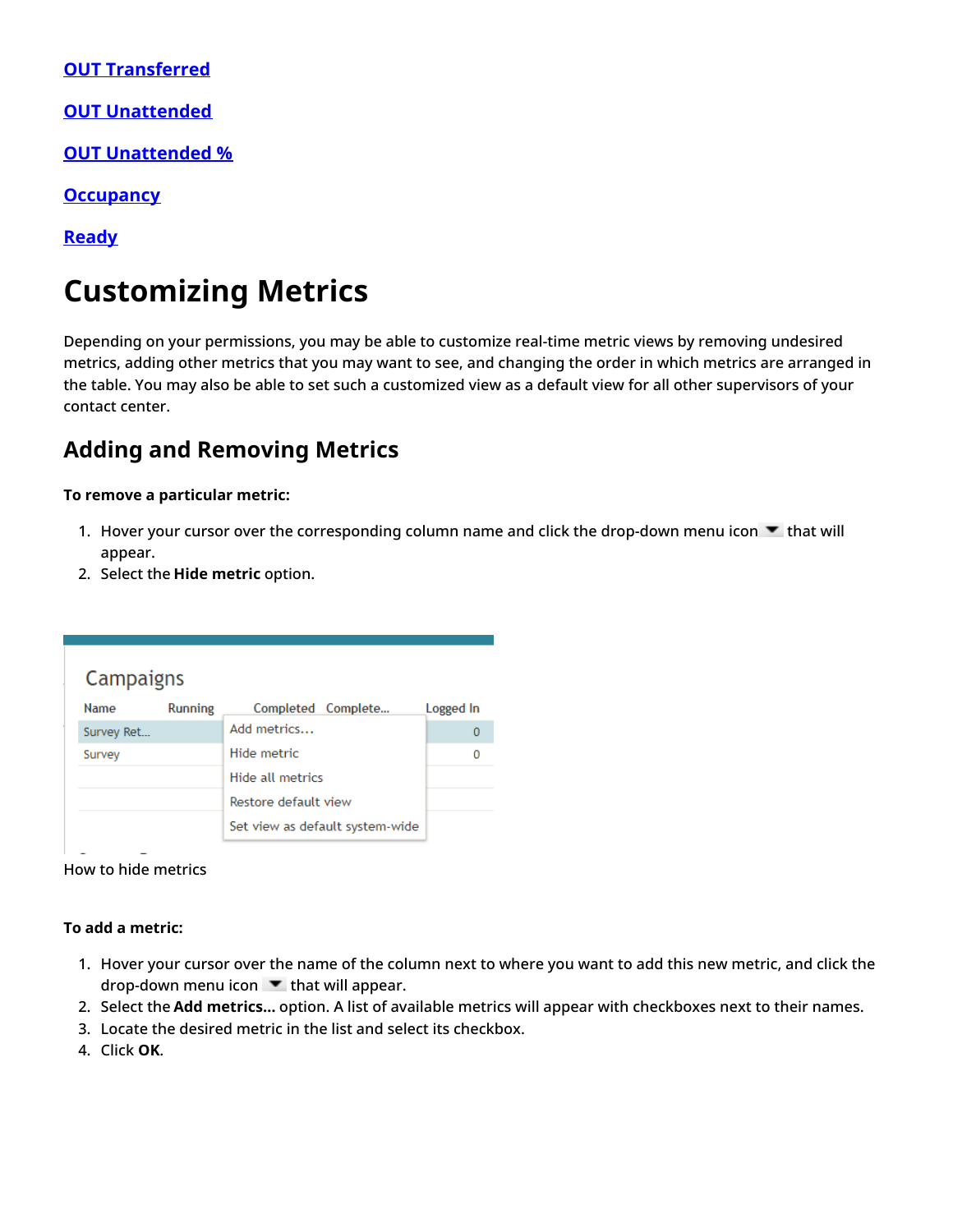| <b>Select Metrics to Display</b> |                                                               |
|----------------------------------|---------------------------------------------------------------|
| ASR %                            | Average Success Rate - percentage of successful call attempts |
| Attempted                        | Records attempted for the day                                 |
| Attempted %                      | Percentage of records attempted for the day                   |
| Busy                             | <b>Busy agents</b>                                            |
| Completed                        | Records completed for the day                                 |
| Completed %                      | Percentage of records completed for the day                   |
| Dialable                         | Records Dialable Right Now                                    |
| <b>Estd Duration</b>             | Estimated campaign duration                                   |
| Expired                          | Records Expired                                               |
|                                  | Cancel<br>Ok                                                  |

Select the metrics to be shown in Agent Desktop

## <span id="page-7-0"></span>**Rearranging Metrics Columns and Reverting to Default Views**

To rearrange the order of columns in the metrics view, use the mouse to click on and drag the name of the columns to the desired locations.



You can also restore the original metrics set with the original order of columns. To do so, open the drop-down menu next to any metric and click the **Restore default view** option.

## <span id="page-7-1"></span>**Saving a New Default View**

Once you have completed all of the desired configuration changes, you can set the new view as the new default view for all other supervisors of your contact center. To do so, open the drop-down menu next to any metric and click the **Set view as default system-wide** setting. Note that this function requires a separate permission.

The list of metrics that appears when you click the**Add metric…** option contains brief descriptions for all real-time metrics available for the selected object (service, campaign, or agent). For the descriptions of metrics currently displayed in the metrics views, you can simply hover over the corresponding column titles.

For more detailed metric descriptions, see the following articles in the*Supervisor Guide*:

- **Service [Metrics](https://help.brightpattern.com/5.8:Supervisor-guide/ServiceMetricsView/?action=html-localimages-export#topic_supervisor-guide.2Flistofservicemetrics)**
- **Skill [Metrics](https://help.brightpattern.com/5.8:Supervisor-guide/ServiceMetricsView/?action=html-localimages-export#topic_supervisor-guide.2Flistofskillmetrics)**